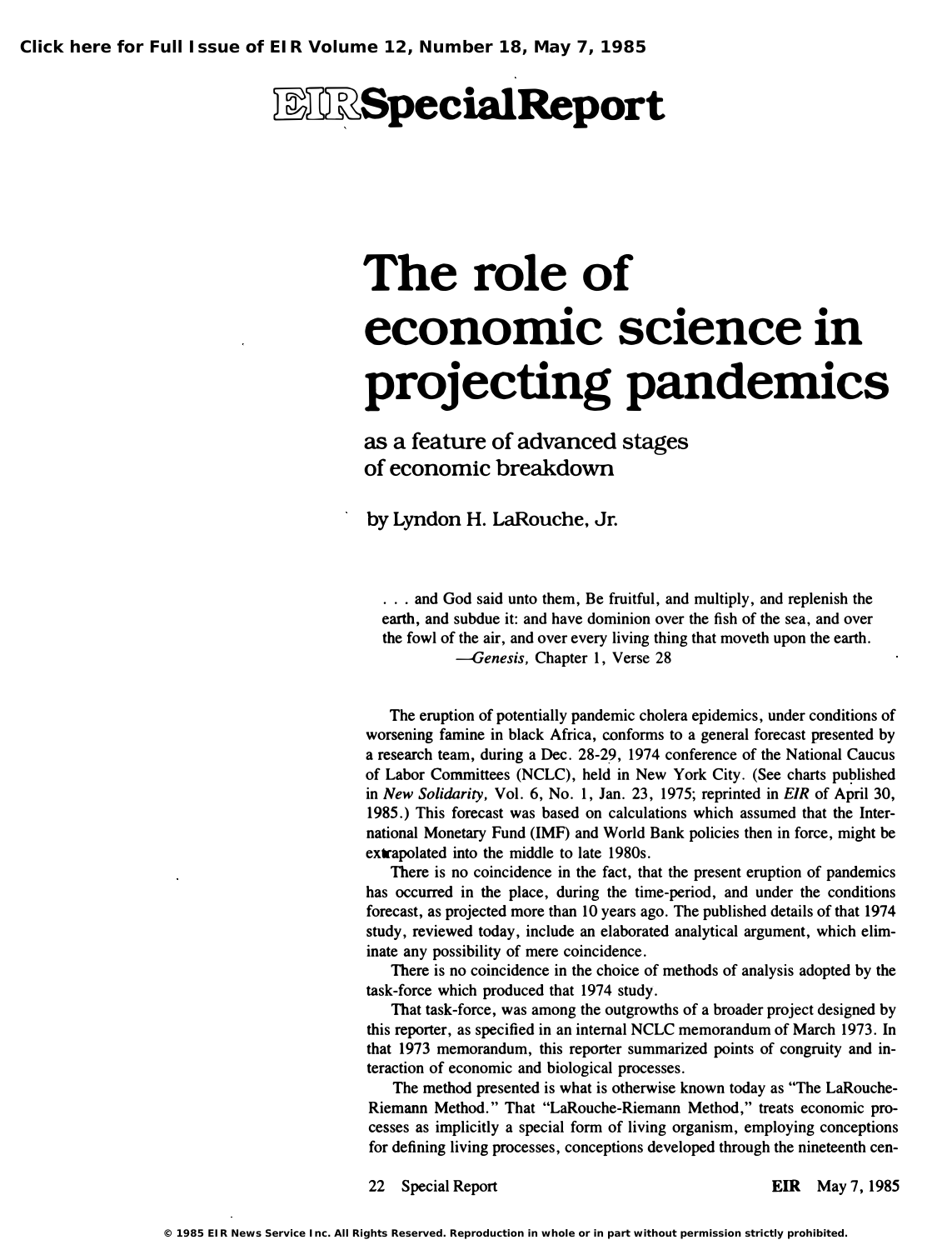

A biological holocaust is occurring now in Africa, as famine and pandemics strike a population weakened by the International Monetary Fund's austerity conditionalities. The LaRouche-Riemann Method of economic science forecast this catastrophe 11 years ago, and provides the means to reverse it. Here, Eritrean refugees in Sudan-where one million people will die by year's end if emergency measures are not taken.

tury on the basis of initial discoveries by Luca Pacioli and Leonardo da Vinci, at the close of the fifteenth century. The economist employing that method, if given a bare handful of the most crucial parameters on per-capita energy-throughput requirements, immunological requirements, and evidence from historical epidemiology, can readily elaborate reasonable estimates of the relevant effects of economic devolution.

This report summarizes the most relevant features of that indicated correlation.

#### Mathematically speaking, what is life?

The first known mathematical discovery, respecting the essential difference between living and non-living processes, was accomplished toward the close of the fifteenth century, by the collaborators Luca Pacioli and Leonardo da Vinci. They demonstrated, by extensive and careful observation, that the harmonic patterns of growth and morphology of function, of living processes, were congruent with harmonic

processes are not so characterized. If we exclude processes on the scale of astrophysics, and smaller than approximately one Angstrom Unit on the microphysical scale, this discovery by Pacioli and Leonardo remains valid to the present day.

There is nothing intrinsically mystical about the Golden Section. It appears in elementary geometry, as the central feature of constructing what are known as the Five Platonic Solids. These are the only five kinds of regular polyhedra which can be constructed within the limits of "Euclidean

**UNHCR/Leslie Jenkins** 

space." Of these five, four are simply constructed from the starting-point of the fifth. That fifth, the dodecahedron whose sides are each regular pentagons, is constructed by constructing first the so-called Golden Section of the circle. The Golden Section is nothing' more mysterious, than being the limiting condition for commensurable constructability in "Euclidean space. "

Since the work of the great nineteenth-century scientist, Carl Gauss, and his immediate collaborators, we recognize that the harmonic relations determined by the Golden Section, are the infallible projection of conic self-similar-spiral action in what is properly termed "the Gaussian manifold." Physical processes (lying between the astrophysical and microphysical extremes) which are congruent with Golden Section harmonics, are either living processes themselves, or of a special class of non-living processes, such as skeletons of dead animals, organized by a living process.

se, ries determined by the Golden Section, whereas non-living in statistical mechanics. These definitions just listed, supply the proper definition for the term "negentropy ," as opposed to a different definition

> Any society whose economy approximates an ideal model of economic growth, is negentropic in the same sense as a living organism. The ideal model, is a society un�ergoing an approximately constant rate of technological progress under conditions of relative increase of energy-intensity and capital-intensity .

> Sustainable economic (and population) growth, is measured as an (ideally) constant rate of increase of the potential relative population-density of that society. This is the mea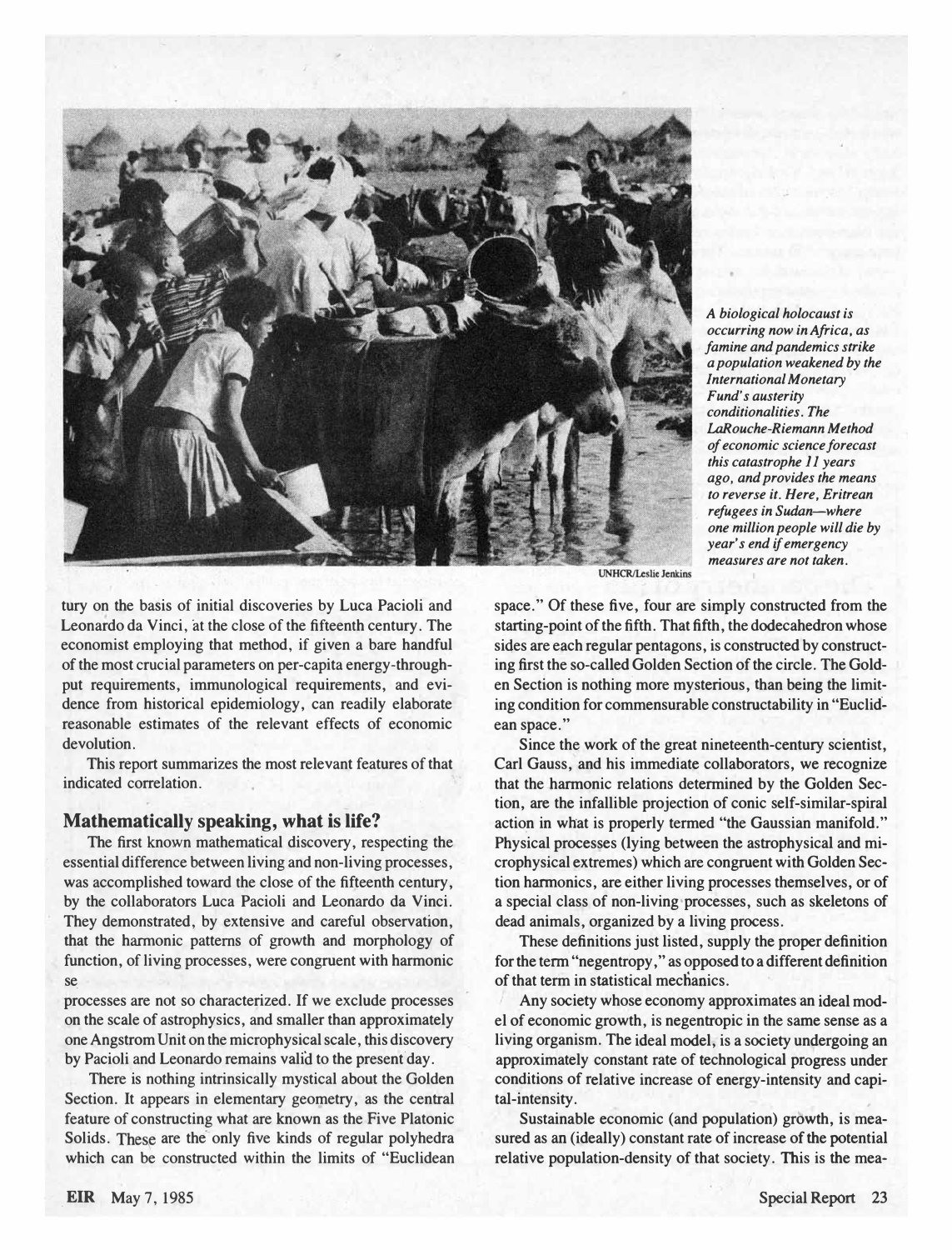sure of the average potential for growth of the society as a whole, and is also the absolute measure of per-capita productivity of labor in that society. Recognizing that "energyintensity" and "capital-intensity, " include even the simplest kinds of useful improvement of land and maintenance of such improvements, and that increase of the productivity of average labor requires technological progress in some sense, we have the general picture. The most general facts from the history of mankind, are, first, that the upper limit of primitive mankind's potential population is approximately 10 million individuals, second, that the population today is approaching 5 billion, and, third, that most of this increase has occurred since modern science was set into motion in Italy, during the fifteenth century. The rough "model" of increase of potential relative population-density, accounts for that process of increase of population, through technological progress.

"Ideal" economies, like healthy living organisms, are negentropic processes. The healthy economy has the same

congruence with the Golden Section, which Pacioli and Leonardo discovered to be the case for living organisms. The difference between living organisms and societies, is that the scientific and technological progress, which causes the increase of potential relative population-density, is itself a product of the developed creative-scientific potentials of the individual human mind; in this respect, the negentropy of the economic process is supplied in a different form than biological processes generally. Yet, at the same time, this negentropic mental activity, which is the proper name for "human intelligence," is the activity of living organisms, persons, whose capacity to generate and employ the fruits of human intelligence is biologically delimited.

For reasons elaborated in published locations, the varieties of negentropic processes so indicated, can be comprehended mathematically, only along the lines of further, if uncompleted, development of Gaussian physics accomplished by Bernhard Riemann.

### The geometry of life

Pictured are anatomical studies by Leonardo da Vinci (1452-1519), dating from the 1480s-9Os, the time of his collaboration with the mathematician Luca Pacioli in creating a new scientific academy in the city of Milan. This collaboration produced the book Divina Proportione, which elaborated the conception that the harmonic patterns of growth and morphology of function of living processes are congruent with the Golden Section (called by Pacioli "divine proportion," or proportion of self-similar growth). It is noteworthy that during this same period, Leonardo was designing new cities which would be "plague proof' because of advanced sanitation and fresh watersupply systems.

Leonardo da Vinci's attitude toward his studies of anatomy is expressed in the statement inscribed on this drawing: "And you, 0 Man, who will discern in this work of mine the wonderful works of Nature, if you think it would be a criminal thing to destroy it, reflect how much more criminal it is to take the life of a man; and if this, his external form, appears to thee marvelously constructed, remember that is nothing as compared with the soul that dwells in that structure; for that indeed, be it way it may, is a thing divine. Leave it then to dwell in His work at His good will and pleasure, and let not your rage or malice destroy a life-for indeed, he who does not value it, does not himself deserve it. "

The model of the dodecahedron (inset), made up of 12 faces, each of which is a pentagon, was drawn by Leonardo da Vinci for Pacioli' s book. The pentagons can only be constructed by use of the "golden" self-similar ratio.

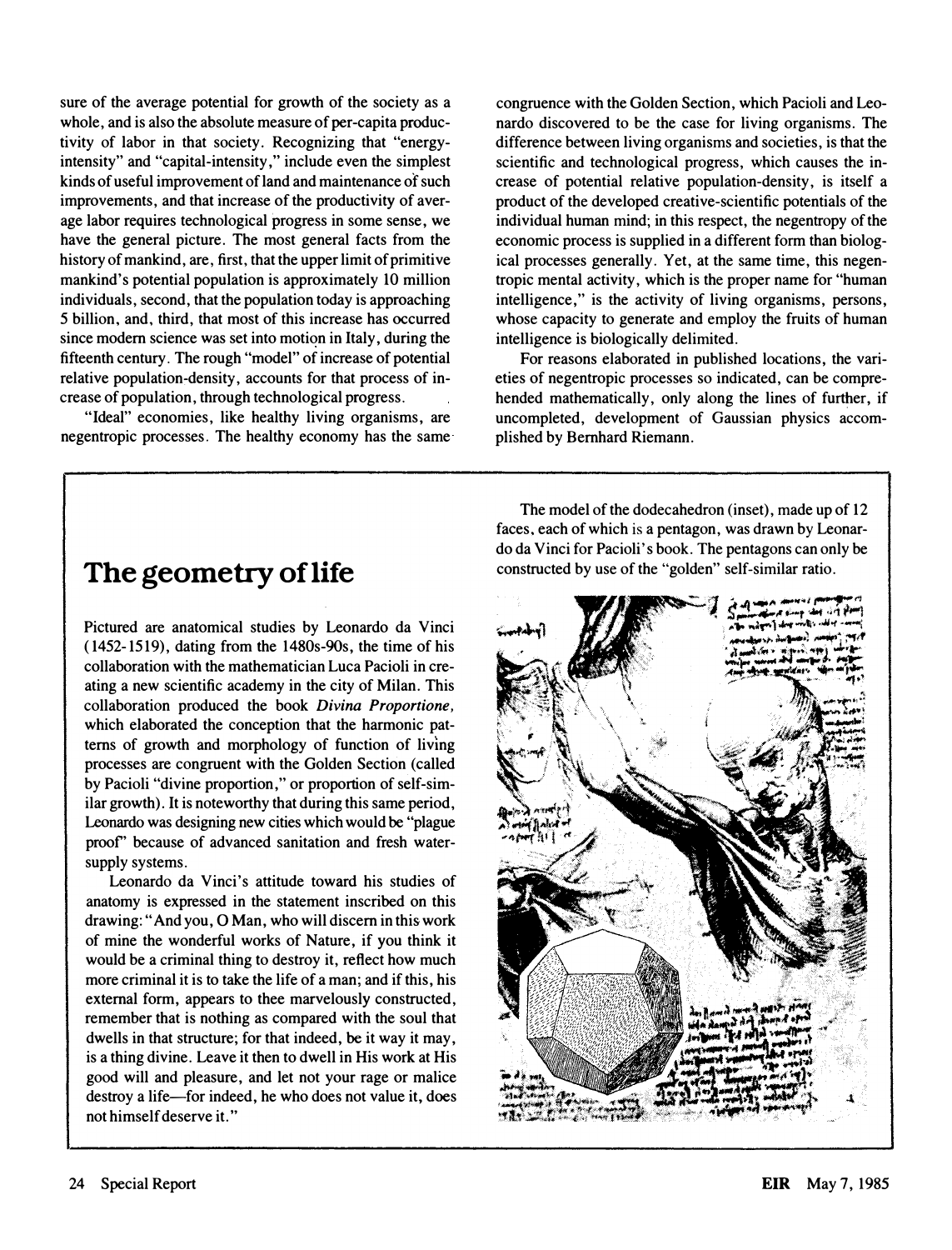#### Economy and health

In both economies and living processes, analysis proceeds, by analyzing the total energy-throughput (or equivalent) of the process, between two broadly defined categories of consumption of that energy-throughput. The first of these two categories is roughly described as "the energy of the system": the portion of the energy-throughput which must be consumed or wasted by the process, merely to maintain the process at its existing level of state. If any portion of the energy-throughput remains, after deducting the "energy of the system" requirement, this remainder is roughly described as the "free energy" of the process.

On the condition, that the required consumption of "energy of the system" is satisfied, an increase of the ratio of "free energy" to "energy of the system" represents, potentially, negentropy. Whereas, a constant or decreasing value of this ratio, represents "entropy. "

That is merely a crude, if broadly accurate, beginning.

It is the thermodynamic characteristic, of negentropic processes, that in a continuous negentropic function, the energy-flux-density increases with time. ("Energy-flux-density" signifies a measurement consistent with kilowatts per square meter, of throughput.) So, the "energy of the system" per square meter, increases. So, the margin of "free energy" required to maintain a constant ratio of "free energy" to "energy of the system," must increase accordingly.

In economic processes, the "energy of the system" is represented by the interdependency among three "marketbaskets" of consumption. Each of these "market-baskets," corresponds to a minimum value, required to maintain the economic process at a constant level of negentropic potential. These three are:

1) The "market-basket" of households' consumption, per-capita;

2) The "market-basket" of producers' goods;

3) The "market-basket" of "basic economic infrastructure: energy production and distribution, water management, transportation, etc.: improvements in the quality of inhabited area, necessary to maintain at least a constant level of potential relative populationdensity.

The latter two, combined, represent the basis for measuring the increase of the per-capita "capital-intensity":

 $(2+3)/1$  reflects "capital-intensity."

In general, increases in capital-intensity do not increase productivity, unless the amount of usable energy per-capita is increased sufficiently.

The increases in the indicated "energy of the system" "market-baskets," must be supplied by increases in percapita output of the components of these "market-baskets. " It is, broadly speaking, in this fashion, that "free energy" margins of output are converted into increase of "energy of the system. "

If the level of technology were constant, then, the per-

capita output of society would proceed to the point that no further increase in output per-capita would result from increases in capital-intensity. At that point, further increases in capital-intensity, would merely increase the per-capita "energy of the system, " without increasing the total energyequivalent throughput: the ratio of "free energy" to "energy of the system" would fall; the economy would become "entropic. " Only technological progress can sustain negentropy, can permit the durable survival of an economy, a society.

Such "entropy," signifies a fall in the potential relative population-density. The "ideal" case, at which economies are to be examined for economically-determined eruption of pandemics, is the case for which the potential relative population-density falls below the level of the existing population.

The conditions for economically-determined pandemics, may be either the instance in which the average consumption is determined by a fall of potential relative population-density, below the level of requirements for the existing population, and the special case, that the differential rates of distribution of the households' goods "market-basket" falls below the level of "energy of the system" for a large part of the population. We are most concerned with the effects on health, as the nutritional throughput per-capita falls below some relative biological minimum, and also the effect of collapse of sanitation and other relevant aspects of basic economic infrastructure upon the conditions of an undernourished population.

The first assumption, that the death-rates would be increased by malnutrition, requires no special inquiry in the language of economic science as such. It is the second alternative, that the undernourished population might become a breeding-culture for eruption of epidemic and pandemic disease, which requires special attention.

#### Descent to lower forms of life

The notion, that a collapse of potential relative population-density, should transform populations into breeding cultures for eruption of pandemics, is a possibility implicit in the proper choice of mathematics for living processes.

Geometry provides an elementary basis for examining the latter alternative.

The unique axiom of a proper form of elementary synthetic geometry, is that the only form of action which exists self-evidently in physical space-time, is the discovery, first by Cardinal Nicolaus of Cusa, that only circular action is self-evidently existent as a form in physical space-time: the so-called isoperimetric principle. For reasons elaborated in other locations, this can not be merely simply circular action. It must be triply-self-reflexive circular action, as symbolized by three moments of concurrent circular action, each at right angles to the other two in Euclidean space: that is the indivisible, unique axiom of elementary, indivisible action in physical space-time.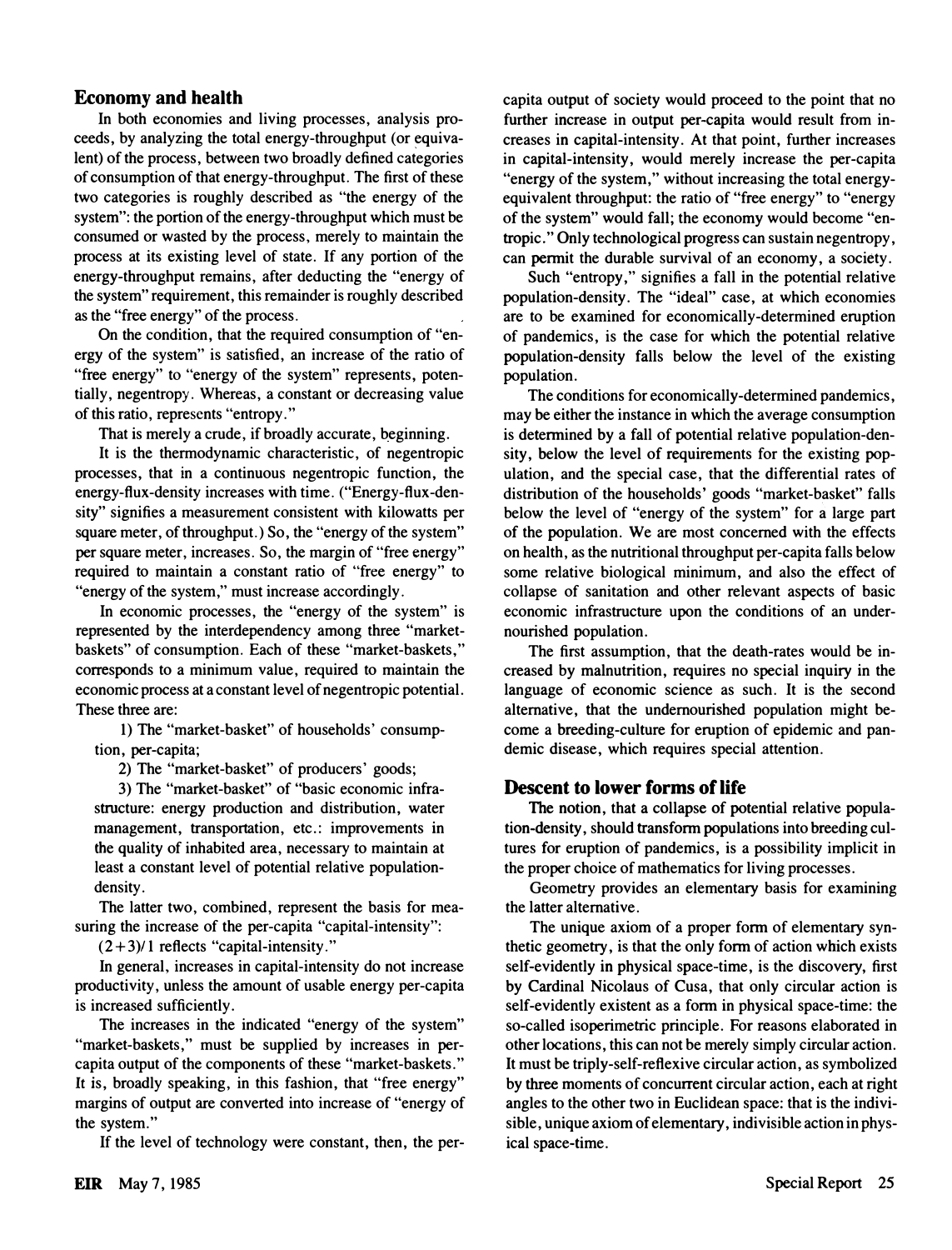In elementary synthetic geometry, of the constructability of forms in Euclidean space, such triply-self-reflexive circular action, produces what are called "singularities": points, lines, surfaces, and solids. However, this, while correct as far as it goes, is not adequate for the construction of a physics.

Human perception is such, that we can not experience the perception of an instantaneous object. Perception is possible only as the experiencing of some change (transformation) during a finite displacement of physical space-time; a finite amount of time has elapsed between the beginning and conclusion of the smallest possible act of perception. Therefore, if circular action is uniquely axiomatic, we can never perceive circular action in physical space-time, except as spiral action.

If this spiral action is generated at a constant rate, what we perceive is a cylindrical helix. If the action is generated at either a constantly increasing, or constantly decreasing rate, we perceive a conical self-similar-spiral action. The latter, conical self-similar-spiral action, is the correct choice for a generalized physics; this defines the rudimentary form of a Gaussian (constructive) geometry, a Gaussian manifold, or Gaussian continuum.

However, in extending circular action in time, as a spiral action, we must not forget that our circular action, so extended, is triply-self-reflexive circular action. Even a doubly-selfreflexive conic-spiral action, generates a special kind of singularities, ultimately somewhat analogous to, but qualitatively different than, such elementary singularities as points, lines, surfaces, and solids.

In the simplest "ideal" case for a growing economy, the notion of merely doubly-self-reflexive conic-spiral action, presents us with this classic problem.

Given, a growing economy, developing at a constant rate of technological progress, in an energy-intensive, capitalintensive mode. In such an "ideal" case, the growth of the economy is not described merely by an ordinary sort of conic self-similar-spiral action. Conic-spiral action upon conicspiral action, is typified in effect, by the case in which the ratio of arithmetic to geometric mean-values of spiral-action is increased harmonically over successive cycles. Instead of a simple cone, the locus of the action is a hom with a bellshaped mouth. In one such case, a side-view of the hom describes an hyperbolic curve, seeming to shoot off into "infinity" in a Cartesian plotting. This apparent "shooting off

#### Fact Sheet

## What experts say on the current breakdown

The following fact sheet was prepared by EIR for use at press conferences in Washington and other cities throughout the United States on April 24, announcing the release of the Special Report on the ecological holocaust (EIR, Vol. 12, No. 17, April 30, 1985).

#### The Pasteur Institute, Paris

Dr. André Dodin, a leading epidemologist, stated: "Cholera is all over Africa, malaria too; yellow fever is in a belt going from Senegal to the Central African Republic. Africa has been invaded by these diseases. Diarrhea kills enormous numbers in Africa, especially in the cities, where there is not enough clean water. . . ." He stated that cholera had been spreading since 1971-72 in almost all of Africa, and especially Ivory Coast, Senegal, Mali, Somalia, and Zaire. It is spreading fast because people travel so much today. The other major disease killer in Africa,

he said, is malaria. He commented, "Unfortunately, health is following the economy. If the economy flourishes, health improves. If it deteriorates, so does health. "

#### World Health Organization, Geneva

An official said on April 15, 1985: "One-third of all· children's deaths in Africa are due to or associated with diarrhea. The highest diarrheal mortality rates are being recorded in Africa, even higher than Asia. . . . Out of 100 African children born, at least 10 will die before the age of one. One-quarter will die before the age of five. These rates are ten times the rates of Germany or Switzerland. One-third of those children-or 8% of all children in Africa-die of diarrhea."

#### **Center for Disease Control, Atlanta**

An infectious disease monitoring expert said on April 16, 1985 that the CDC estimates that there are 200 million cases of malaria worldwide. The subsaharan total population of 350 million people has 74 million official cases of malaria. Furthermore, the majority of people with the disease never get counted in the statistics because they live in remote areas. His colleague at CDC commented further: "We've felt for a while that areas like South America are wide open for cholera, all of South America. For example, some parts of Brazil are ripe for outbreaks. It's hard to believe it hasn't been introduced yet, that's the only ele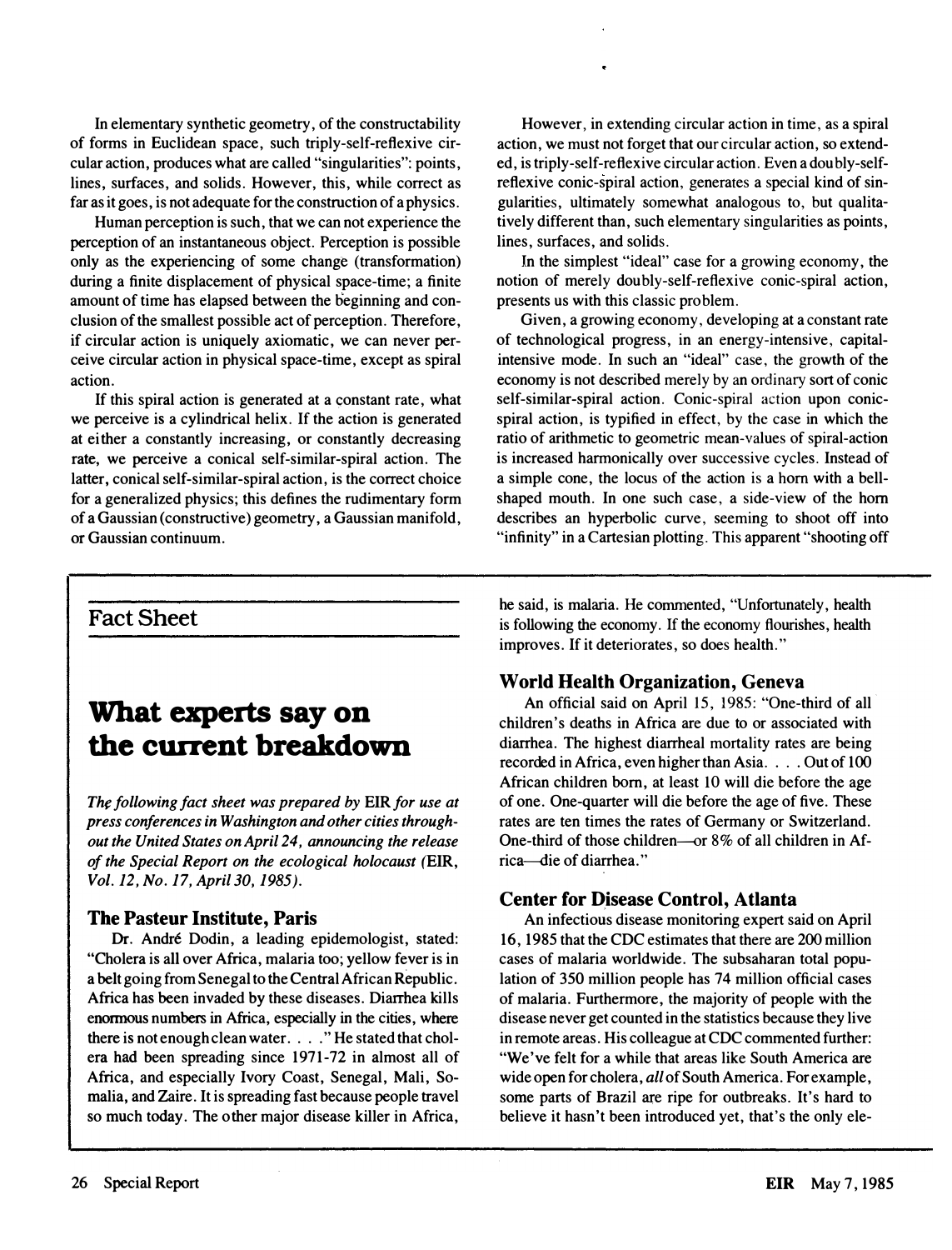into infinity," is a singularity, or, in other words, a mathematical "discontinuity" in the continuous development of the economic process.

However, the economic process does not come to a stop, while the hyperbolic arc seems to "shoot off into infinity." Let the central axis of the hom represent the time-scale. The economy as a physical process continues quite efficiently through the interval at which the mouth of the hom appears to zoom off "in search of Cartesian infinity." What happens, as Riemann supplies preliminary indication of this, in his 1854 "On the Hypotheses Which Underlie Geometry, " is that as a physical process generates a singularity of this kind, the metrical characteristics of action in the affected region of physical space-time are altered. As the hom appears to zoom off in search of infinity, the process continues, operating now on a modified metrical basis.

A new hyperbolic, or kindred, curve, is described, with the same general result; and, after that, a third; and, so on. On the time-scale (for the indicated "ideal" case), the intervals between the singularities become shorter, and these successively shorter intervals describe a harmonic series.

This indicates, that another way of measuring negentro-

ment lacking. We all thought that after 1975-76, and the revolution in Angola, there would be large cholera moves into Brazil, because cholera was widespread in Angola. Why it hasn't happened yet in Brazil and other parts of South America, I just don't know."

The privately expressed opinion of another CDC expert was: "Cholera is not even being monitored in China and Southeast Asia. In Africa only 20% of the Africans who have cholera are symptomatic, so that the reported figures for cholera should actually be minimally multiplied fivefold."

#### World cholera expert

"Somebody may be consciously deciding not to treat cholera victims in Somalia. I can't figure out why *anybody* need die of cholera. It makes no sense. The oral rehydration treatment is incredibly cheap, costing the equivalent of 10 cents to at most one dollar per person treated, and it is universally known. There's no way possible anybody could not have heard of it."

#### Fusion Energy Foundation, Washington

Dr. John Grauerholz declared: "Cholera is now endemic in 96 countries worldwide, and has the potential to rapidly expand, under collapse conditions, into Europe and the United States. Approximately 75 regional subdivisions of African countries have serious cholera probpy, is to measure it in tenns of the increasing density of Gaussian-topological discontinuities (singularities) per arbitrarily small interval of time. The point to be stressed now, is that a decreasing density of singularities, is a measure of the relative entropy of a process.

This is a useful vantage-point from which to ask, "What happens, when a biological system. such as a society, falls entropically, to a lower level of existence?"

The negentropic ranking of relative higher and relatively lower orders of living species, may be estimated in terms of the relative density of singularities of the living processes examined. From this vantage-point. it is not necessarily the case, that the human population simply dies of effects of malnutrition.

Society is an integral part of the biosphere. both the biosphere as a whole. and regionally. Rather than measuring the level of relative negentropy of society as such, let us consider the effect of society's development upon the average level of the biosphere which contains that society. This was the crucial feature of the March 1973 memorandum referenced. Rather than viewing a deep fall of the potential relative population-density, as merely a fall in the relative value for

lems, according to recent data from the Center for Disease Control in Atlanta and the regional World Health Organization office in Washington, D.C. The affected countries include: Benin, Burundi, Cameroon, Equatorial Guinea, Ghana, Ivory Coast, Kenya, Liberia, Mali, Mauritania, Niger, Nigeria, Rwanda, Senegal, Somalia, South Africa, Swaziland, Tanzania, Upper Volta, and Zaire. Two other countries known to have endemic cholera problems, but which have not made official reports to the World Health Organization, are Ethiopia and Sudan.

"The African crisis is a direct result of the International Monetary Fund's austerity conditionalities, designed to effect the depopulation policies of the Carter administration's Global 2000 report. Under these policies, African agriculture, which once produced exportable food surpluses, has been ravaged and the populations herded into refugee camps, which serve to concentrate large numbers of sick and starving people in an environment suitable to the rapid spread of disease and lacking any means of prevention or treatment. These camps serve as giant cultures for growing viruses, bacteria, and parasites, and propagating them in a susceptible population. The IMP response to this breakdown has been to demand even greater austerity and to place increasing pressure on these countries to pay their debt. The only possible result of this policy is to ensure the most rapid possible extermination of the population of black Africa."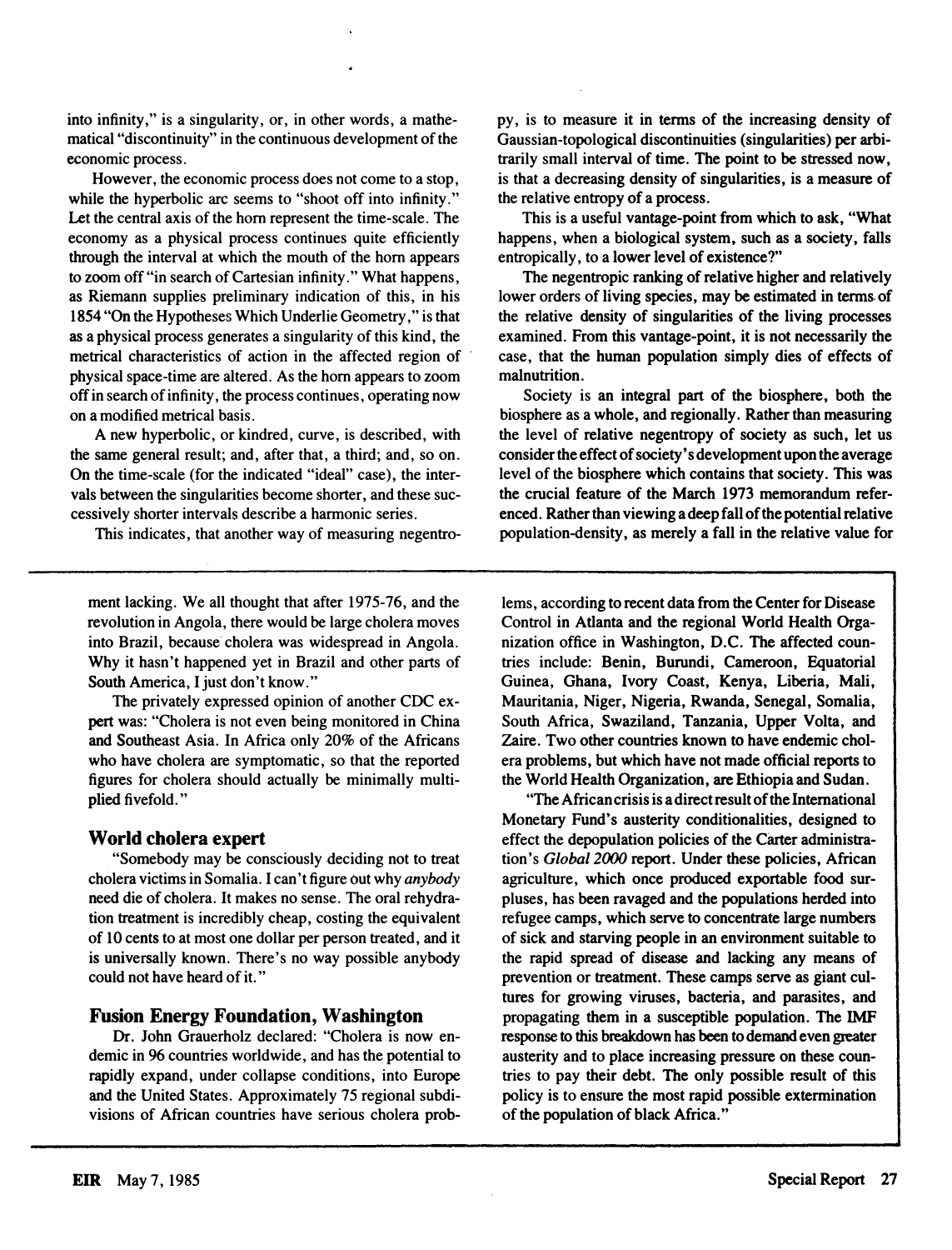

Children in New York's South Bronx. Conditions are now ripe for the spread of epidemics, even in the United States.

the society as such; let us examine this as a fall in the relative level of the biosphere including that society.

For convenience, let us say that a collapse of society obviously requires the affected portion of the biosphere to function at a reduced level of relative negentropy. In other words, this must tend to be adjusted, by increasing the role of relatively lower forms of life. That was the proposition subsumed by the cited March 1973 memorandum. Lower forms of life "consume" human and other higher-level forms of life as "fuel" for their own proliferation. The attempted thermodynamic analysis of cancerous development, by Chicago's Dr. Nic�olas Rashevsky, was referenced as a model for such a transformation within the biosphere.

Instead of simply assuming, that man collapses within a constant level of the surrounding biosphere, assume that it is the biosphere which is directly affected by a collapse of the human population-potential, and that it is the biosphere which must adjust to the impact of the drop in its own potential caused by the collapse of the included human potential. In that variant, human and animal pandemics, and sylvatics, must tend to resurge, and evolve, under certain kinds of "shock" to the biosphere caused by extreme concentration of fall of population-potential. Instead of simply dying of effects of malnutrition, the population generates a pandemic which becomes the biosphere's adaptation to its own reduced state, and this pandemic then attacks the concentration of fall

of potential which has caused the lowering of the potential for the biosphere generally.

During 1974, this was the hypothesis examined against the available array of evidence respecting historic eruptions of pandemics. The evidence correlated significantly with the hypothesis. On the basis of this correlation, the published estimates were projected.

The levels at which falls in the essential components of the "market-basket" of nutrition correspond to preconditions for eruptions of pandemics in widespread concentrations of population, are broadly supplied by medical specialists. It was merely necessary to estimate the rate of fall of population potential toward such threshhold-Ievels, and to take into account the duration of such conditions historically indicated as consistent with brewing of a new upsurge of pandemics, to foresee when, how, and where a continuation of 1974 trends in monetary and economic policy would probably generate such eruptions.

#### Supplementary observations

One of the hideous, classic cases considered broadly, in conducting these forecast-studies, was the manner in which the Nazis caused the mass-deaths in the war-time concentration-camps. Contrary to popularized legend, the core of the method of mass-murder, was not the gas chambers. If I supply slave-labor with, for example, 1,000 calories of nourishment a day, and exact 2,000 to 3,000 calories of output, within an estimable number of weeks of hard labor under these constraints, a healthy slave is transformed into a nearcorpse. The cheapest method for "cost-reduction;" in the camps to which the worn-out slaves are returned, is to place these worn-out slaves in a crowded, filthy barracks, with assorted other "unusables," and to allow the spread of disease among the sickened starvelings to decimate their ranks, and then, to use other "useless" slaves to assist in disposing of the dead. This was the essence of the Nazi death-camp system; contrary versions are, to a very large degree, merely legends, at least insofar as the majority of deaths is concerned.

The legend, that is was the Nazis' gas chambers, rather than the logic of slave-labor economy, which decimated the Nazis' concentration-camp captives, serves today as a convenient way of overlooking the fact, that the same methods actually used to cause the deaths of the majority among those victims, are the methods imposed upon entire, increasingly numerous regions of the world today, by the Schachtian policies of the International Monetary Fund's "surveillance."

As for those who console themselves, that the death 6f as many as 300 million black Africans, through chain-reaction effects of IMF "conditionalities," over the coming period, is a far-away catastrophe, not to intrude upon an evening's escapism into TV soap-opera, we have inside the United States already, no fewer than 30 million Americans in a ripe